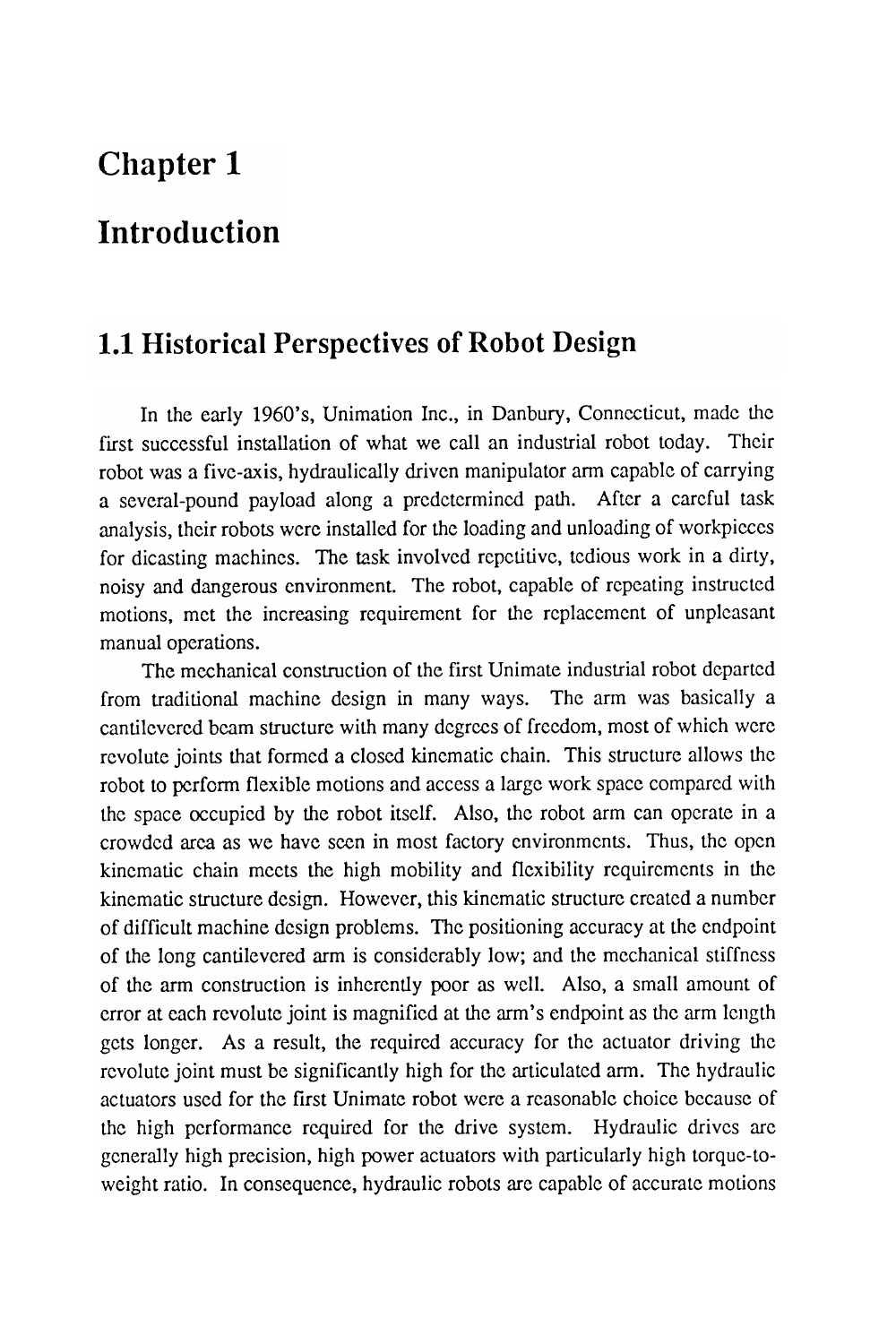under severe load conditions.

As applications of industrial robots expanded, diffcrcnt types of robots were developed to meet a variety of task requirements. For light-duty applications, electrically-powered robots became the most prominent robot design. In arc welding, for example, electrical robots are most widely used. Compared with hydraulic drives, electro-mechanical drives are, generally, incxpensive and clean, as well as easy to maintain. Thus, electrical robots continue to replace hydraulic robots in many applications .

Elcctrical motors generally produce thcir maximum power at high spccd. In other words, the electrical motors exert rather small torques while rotating at high speeds. In consequence, appropriate gcaring is ncccssary for the clcctrical motors in order for these systems to drive such loads. Robot arms are usually moved at low speeds, lcss than one rcvolution per sccond, whilc rcquircd maximum torques range from a few newton-meters to several hundred newton-. A large gear reduction on thc order of 1:100 is typically rcquircd for standard servo motors.

Design of elcctro -mechanical drives is complicated by the nccd for gcaring and rcduccrs. The reducer must provide a high gcar reduction whilc maintaining high precision. Particularly important is that the reducer should not introduce backlash or lost motion, which will directly degrade positioning accuracy. Even a small amount of backlash at a proximal joint leads to a significantly large error at the arm tip. Hence, backlash must be completely climinated at each joint.

Friction is anothcr problem in the dcsign of gearing. As described latcr, anti-backlash gears and other types of reducers with low backlash are characterized by considerably large friction. In many cases the motor power dissipated at the gcaring amounts to ovcr 30% of thc total powcr bccause of the large friction. The large friction also leads to poor control accuracy, which is a more serious problem for high precision applications. Friction is an unpredictable characteristic, and is difficult to identify, hence difficult to compensate for.

Gcaring mcchanisms are often major sources of mcchanical dcflcctions or compliances. Poor mechanical stiffness not only causcs static arm deflcctions but also limits dynamic responscs. Thc loop gain of the servo system cannot be increased if the higher order delay resulting from the low stiffness makcs the systcm unstable. This severcly limits the bandwidth and accuracy of the drive system. Poor stiffness at the gearing may also cause undesirable vibrations.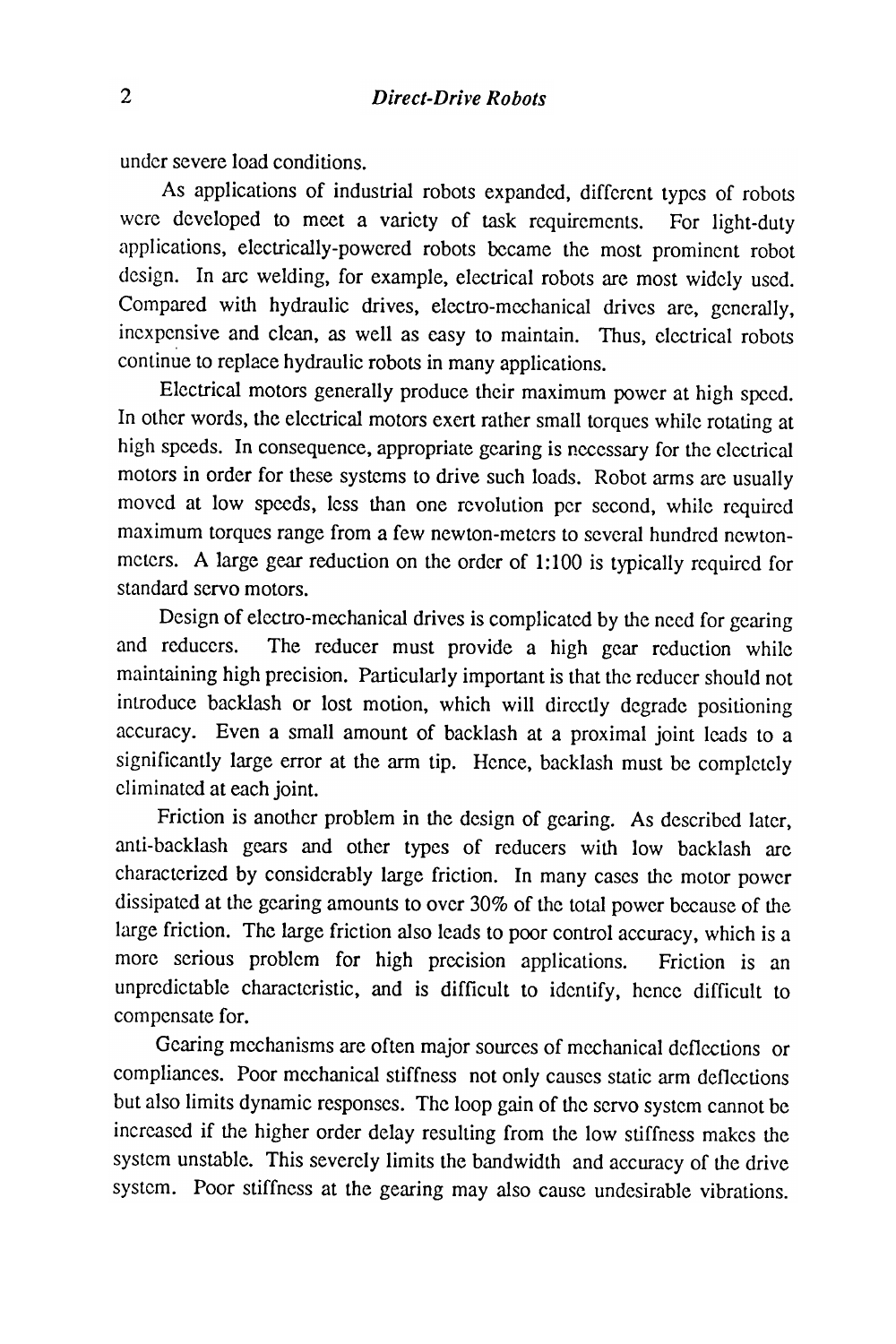#### Chapter 1 3

This vibration problem is a critical issue particularly for high speed manipulation . After arriving at a specified point, the robot cannot proceed to the following step of motion, until the residual vibration caused by the gearing compliance ceases. Thus, the reduced mechanical stiffness is a crucial problem when the tact time of operations is short.

Traditionally, speed and accuracy are main issues in the design of machines. Robots are, however, somewhat different in that the speed and accuracy are not necessarily the primary goal of design. Essential robot characteristics are described by such words as flexibility, dexterity, intelligence, etc. Consequently, much research effort has addressed issues regarding how robots can be more flexible, dexterous and intelligent.

In advanced manipulation tasks, such as assembly of mechanical parts, robots perform the task through mechanical interactions with the environment. The robot is required to accommodate contact forces as well as to control the location of its end effector. Force control and compliance control are then necessary for those tasks which require control of mechanical interactions . Control schemes such as these, have been implemented on traditional robots that were primarily designed as positioning devices . The drive systems of these devices are basically position-controlled, and are not necessarily appropriate for force control. Reducers in electro-mechanical drives create significantly large friction , which provides disturbance torques in the force control system and degrades the control performance. It is also difficult for a hydraulic robot to control delicate interaction forces between the arm tip and the environment. Thus, we need an appropriate hardware tool for delicate force control and advanced manipulation.

## 1.2 The Direct-Drive Approach

Direct-drive is, basically, an electrical drive in which no gear reducer is used. The rotor of an electrical motor is directly coupled to the load, hence the mechanical gearing is completely eliminated. The direct-drive robot is defined to be a mechanical arm where all or part of thc active arm joints are actuatcd with the direct drive.

Figure 1-1 shows the basic construction of a direct-drive joint from a direct-drive robot. The direct-drive joint consists of a pair of arm links, the motor, and the bearings. The motor is comprised of the stator and the rotor.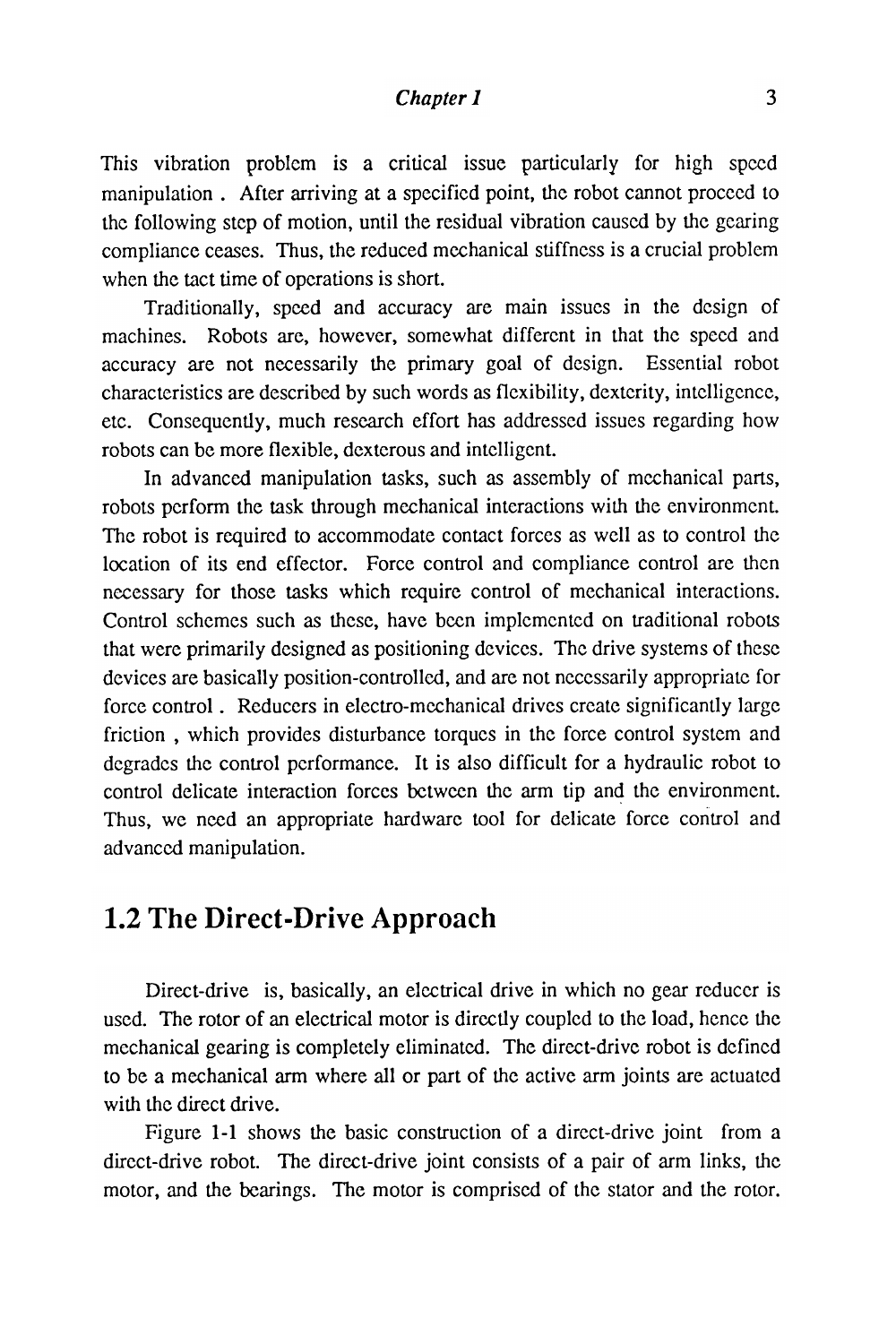### 4 Direct -Drive Robots

Thc stator is housed in the case connccted to onc of the arm links, usually a proximal link, and the rotor is dircctly couplcd to thc joint shaft, which is connectcd to the other arm link, usually a distal link. Thus the distal arm link is rotatcd directly by the torquc exerted betwccn thc rotor and thc stator, hcnce direct drive.

The problcms that the mechanical gcaring unavoidably posscsscs can be solvcd completely in the dircct drivc mcthod. Backlash is complctcly rcmovcd and friction is reduced significantly. It may exist only at thc bcarings supporting the joint shaft. The mechanical construction can be much stiffer than drive mcchanisms with gcaring, wcar of gcars is no longcr troublcsome, and thc simple construction is more reliablc and is easy to maintain.

Thesc features may result in excellcnt control pcrformance. Thc accuracy of positioning can be improved remarkably. Since the simple mechanical construction possesses less uncertainties, eg. low friction and no backlash, the rcpcatability of positioning can be an order of magnitude better than that of thc gcarcd drives. The simplified mcchanism will also allow us to idcntify the system dynamics with little difficulty. The behavior of the drive system can be modclcd accurately, and thus thc dynamic response is morc prcdictablc. Thesc dcsirable static and dynamic characteristics makc it easy and effcctive to apply advanced control schemes including forcc control and compliant motion control. Thus the direct-drive robot can be a dcsirablc tcst bcd for advanccd manipulation studies.

# 1.3 The State of the Art of Direct -Drive Robots

The basic concept of a direct-drive robot was first established by H. Asada in 1980. He and his colleague T. Kanadc developed the first prototype in 1981 at the Robotics Institute, Carnegie-Mellon University. Photo 1-1 shows their robot, CMU D-D Arm Model I, a six degree-of-freedom manipulator arm consisting of all direct-drive revolute joints. The first joint, the most proximal joint at the ceiling, causes a rotation about the vertical axis, while the second joint rotates the upper arm about a horizontal axis. The third joint rotates the forcarm about the center line of the upper arm. The motor driving the third joint is fixcd to thc uppcr arm and is locatcd on thc othcr sidc of thc clbow part, so that thc motor acts as a countcrwcight of thc clbow part. Thc gravity load of thc sccond motor is then rcduccd with this mass balancing proccdure. The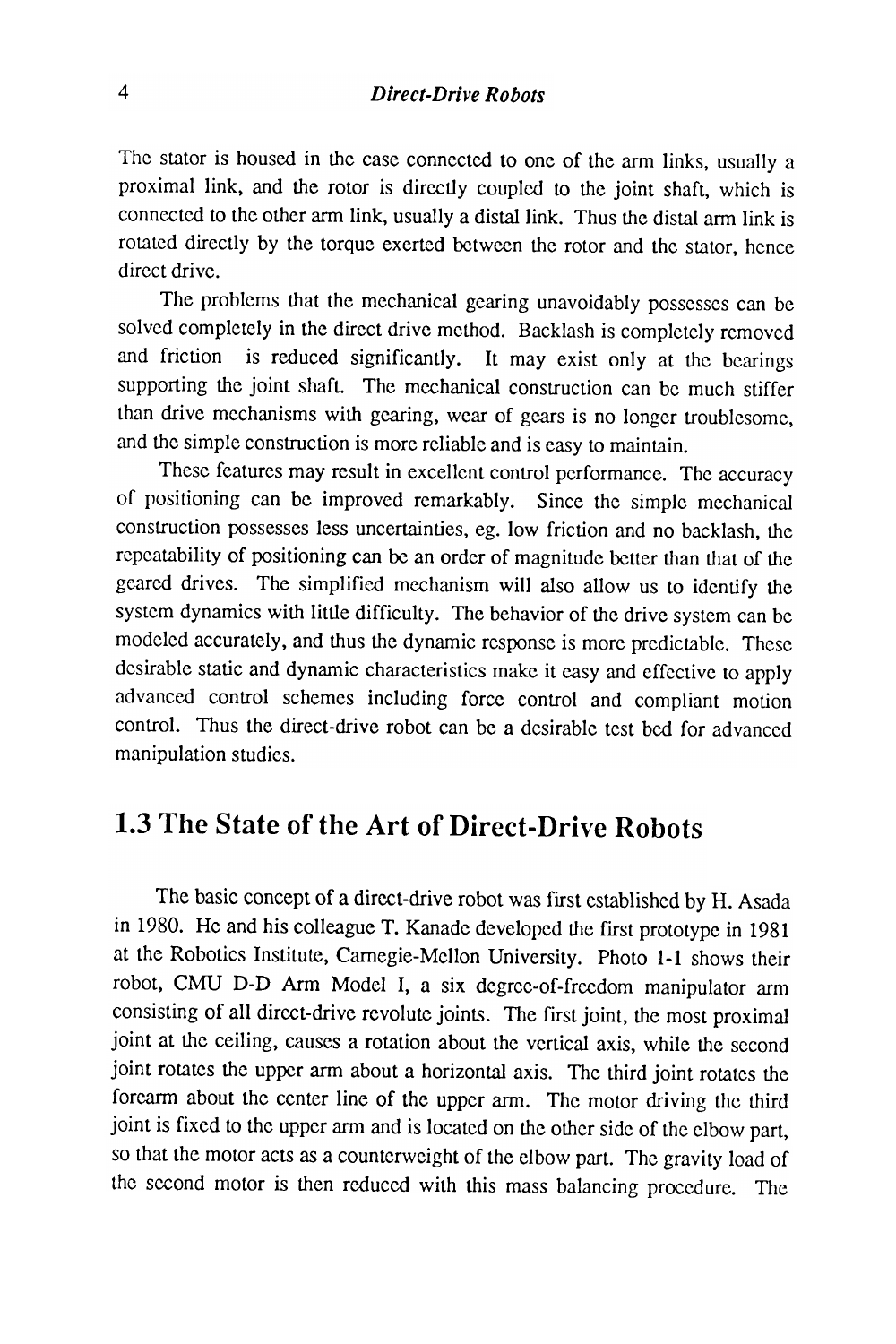

Figure 1-1: Basic construction of a direct-drive joint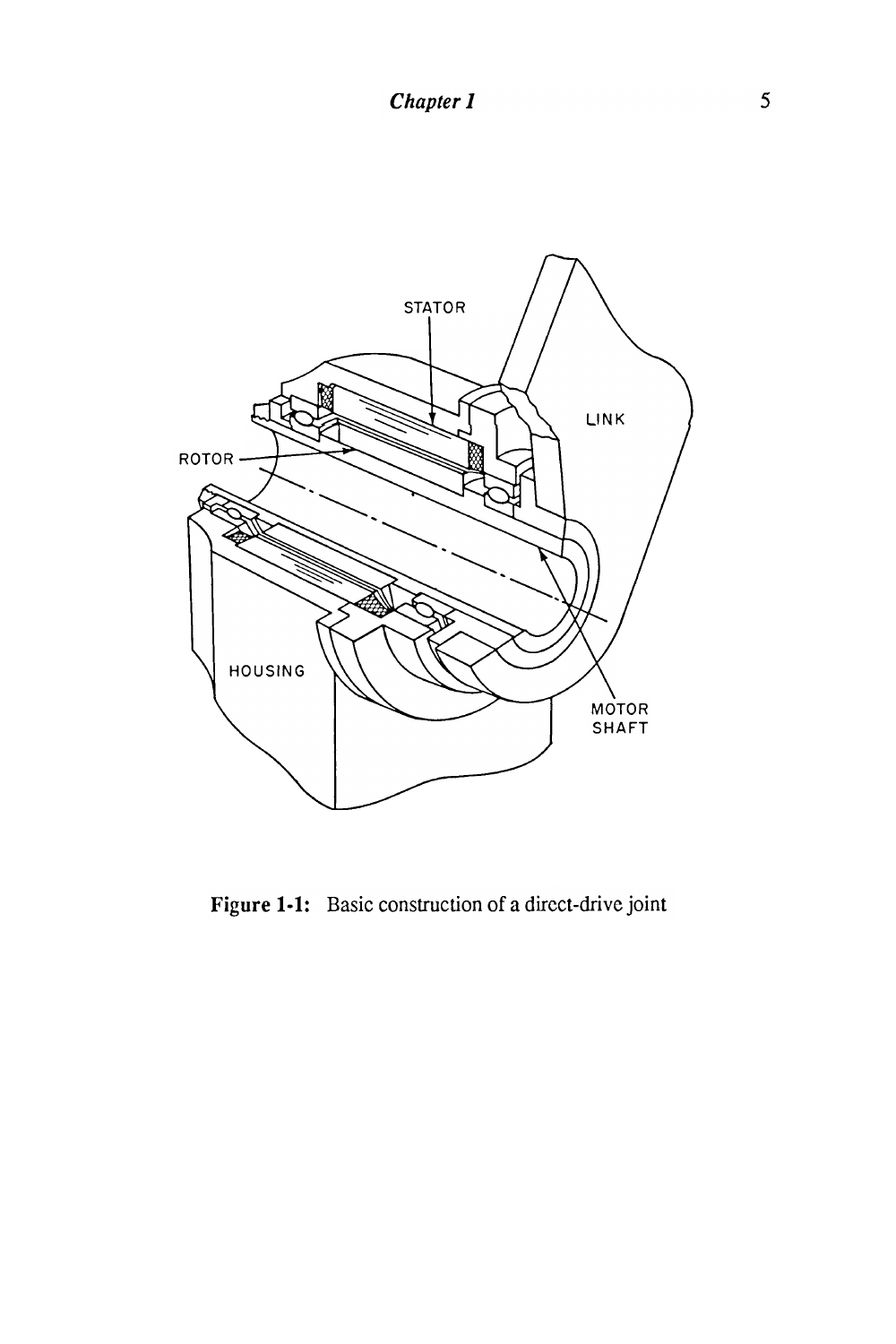### 6 Direct-Drive Robots

fourth joint is the elbow, causing the bending motion of the forearm, while the fifth joint rotates the forcarm about its center line. The motor of the fifth joint is located within the elbow part, so that the load of the fourth motor can be reduced. The last joint is at the wrist part, bending the arm tip about the axis perpendicular to the forearm.

The motors used for the first three joints arc DC torque motors using ALNICO magnets at the stators. The maximum torque of the largest motor, that is, the first motor, is over  $150$  Nm, while the diameter of the stator is  $60$ cm. The motors of the last three joints are also DC torque motors, but the permanent magnets used are Samarium-Cobalt magnets, which are more than three times stronger than the ALNICO magnet in terms of maximum magnctic encrgy product .

The first prototype development at the CMU Robotics Institute demonstrated the potential advantages and feasibility of the direct drive approach. The prototype design, however, revealed that the robot of this new type needs more powerful motors with more compact sizes. The motors used for the CMU Arm are not sufficient to drive the large loads, while the size of each motor is so large that the arm construction becomes too bulky and heavy.

At the Massachusetts Institute of Technology, improved direct-drive robots wcre developed by H. Asada and K. Youcef-Toumi. The motors used for the M.I.T. Arms are brushless DC torque motors with Samarium-Cobalt magnets, which can exert 3 to 10 times larger torque compared with the CMU Arm. For example, the largest motor of one of the M.I.T. arms can produce 660 Nm of output torque, while its stator diameter is only 35cm. In comparison with the largest motor of the CMU Arm, the peak torque is therefore 3 times larger, while the diameter reduces to a half of the previous motor.

Photo 1-2, shows the M.I.T. D-D Arm Model I, a three degree-offreedom, serial link manipulator arm. The arm was built during the period 1982 to 1983, and is currently installed at M.I.T.'s Artificial Intelligence Laboratory. The robot has a unique kinematic structure, which allows it to eliminate gravity loads at individual motors. The first joint rotates the whole upper body about the vertical axis, hence no gravity load acts upon the first motor. The second joint rotates the forearm about the center line of the upper arm, similar to the third joint of the CMU Arm , but the motion of the uppcr arm is constraincd within a horizontal plane. The third joint is located at the elbow, and causes the bcnding motion of the forearm . Sincc thc mass of the forcarm is balanccd with its counterweight, the third motor does not experience any gravity load.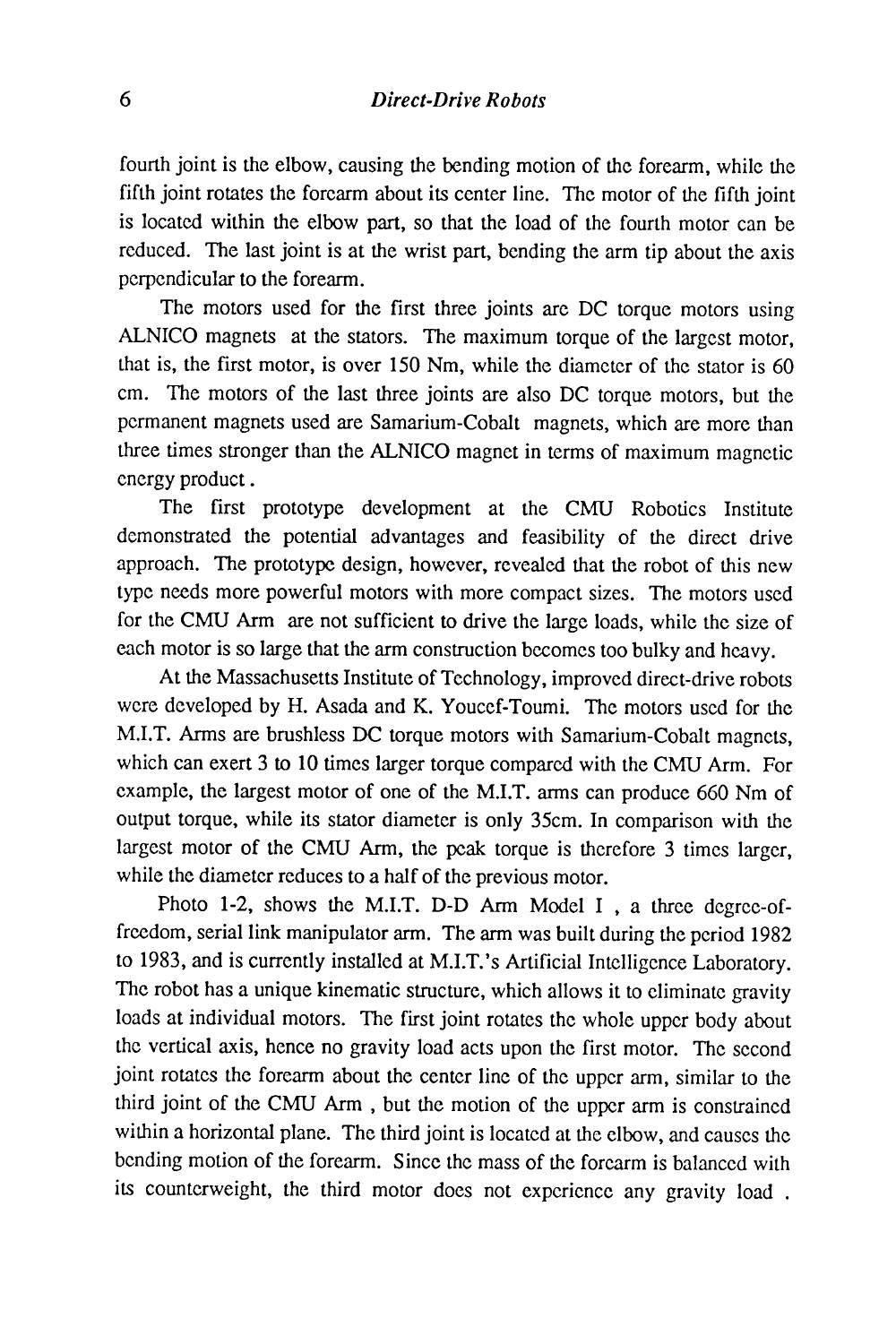



| degrees of freedom $ 6$ |              |
|-------------------------|--------------|
| material                | Aluminum     |
| special features        | Serial drive |

Photo 1-1: The Carnegie-Mellon University Direct-Drive Arm model I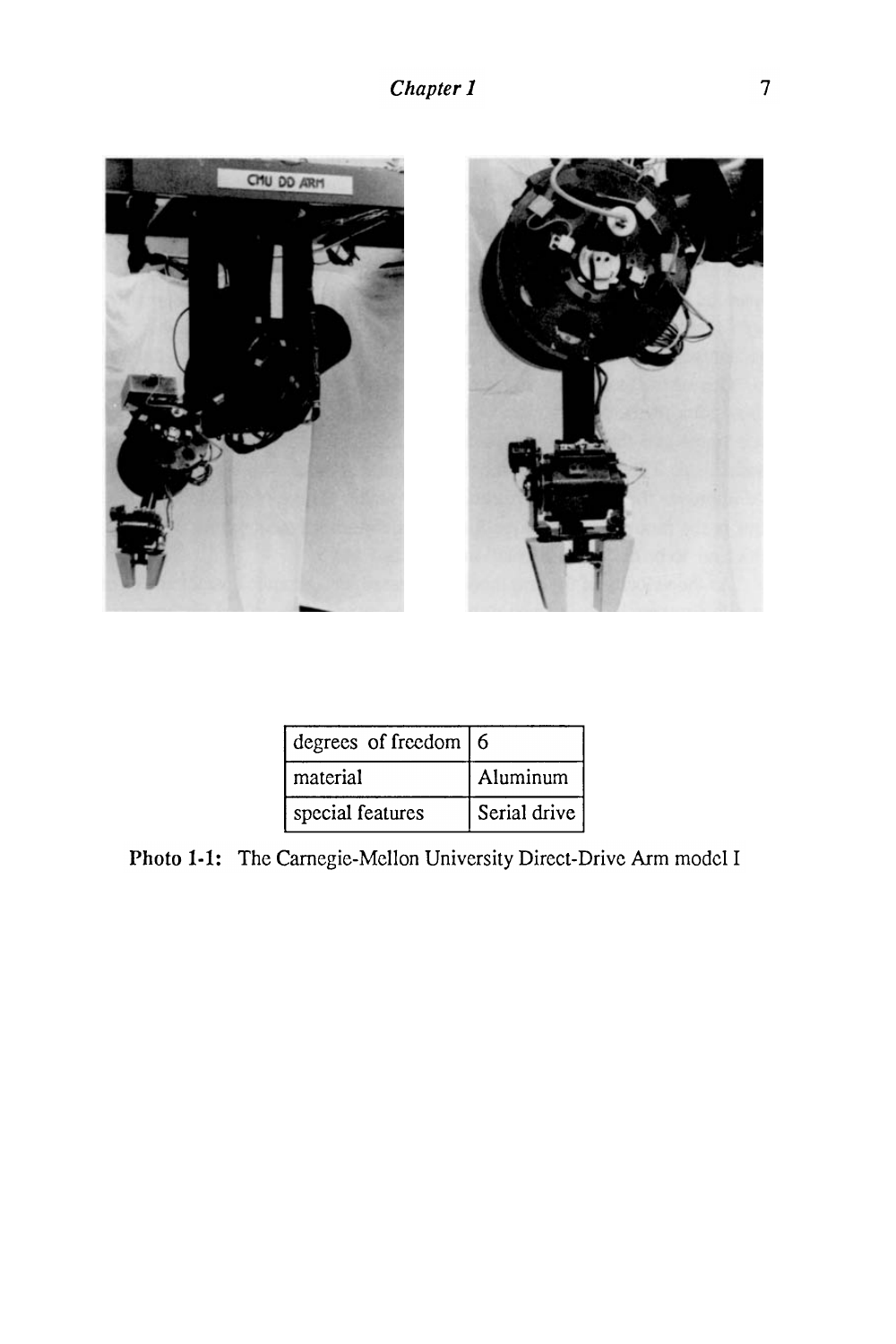### 8 Direct-Drive Robots

Similarly, the axis of the second joint passes through the centroid of the forcarm, hence no gravity load acts on the second motor. Thus all three motors have no gravity load for all arm configurations.

Photo 1-3 shows the M.I.T. D-D Arm Model II, which was developed by the same group at M.I.T. from 1983 through 1984. For this arm, they employed a parallcl drive mcchanism with a closcd-loop kincmatic chain. Thc uppcr two motors, located on the base frame, drive the two input links of the parallelogram mechanism, which causes a two degree-of-freedom vertical motion at the arm tip. One of the features of this arm construction is that the heavy motor at the clbow joint of thc prcvious model was rcplaccd by the motor mountcd on thc base frame and that the drivc torquc is transmittcd through thc parallclogram mechanism. This remote drive mechanism reduces the arm weight significantly and improves the dynamic pcrformances. Anothcr fcaturc of thc Modcl II D-D Arm is the innovative technique for dynamic mass balancing and decoupling, which are to be discussed in detail in Chapters 4 and 5.

As the velocity of the arm motion increased, the dynamic characteristics of thc arm construction have more critical influencc upon thc control pcrformancc . Photo 1-4 shows the M.I.T. D-D Arm Model III with a linkage made out of graphite composite matcrial . Since the material is lightwcight and strong, the arm's stiffness as well as the inertia are improved significantly. The natural frcqucncy of thc arm construction was thcn incrcascd to about 70 Hz, whcrcas the Model II Arm, which was made of aluminum, had a natural frequency of only 14 Hz. With this lightweight, high stiffness arm structure, the M.I.T. D-D Arm Model III has achieved an extremely fast motion: The maximum tip speed is 12 m/s and the maximum acceleration is over  $5 G$ .

Photo 1-5 shows another type of direct-drive arm developed at M.I.T., the M.I.T. D-D Arm model IV. The two motors aligned on a vertical axis drive the horizontal parallclogram mcchanism. Since the link motion is constraincd within a horizontal plane, no gravity load acts upon the two motors. Robots with this type of kinematic construction are often referred to as SCARA robots, which are widely used for assembly operations, particularly for planar assembly tasks.

The simple construction of the SCARA robot is appropriate for directdrive robots: small number of degrees of freedom as well as the no- gravityload construction makc it casicr to build practical robots. In fact, thc first commcrcializcd dircct -drivc robot cmploycd thc samc kincmatic construction as the SCARA robot. Photo 1-6 shows the AdeptOne direct-drive robot developed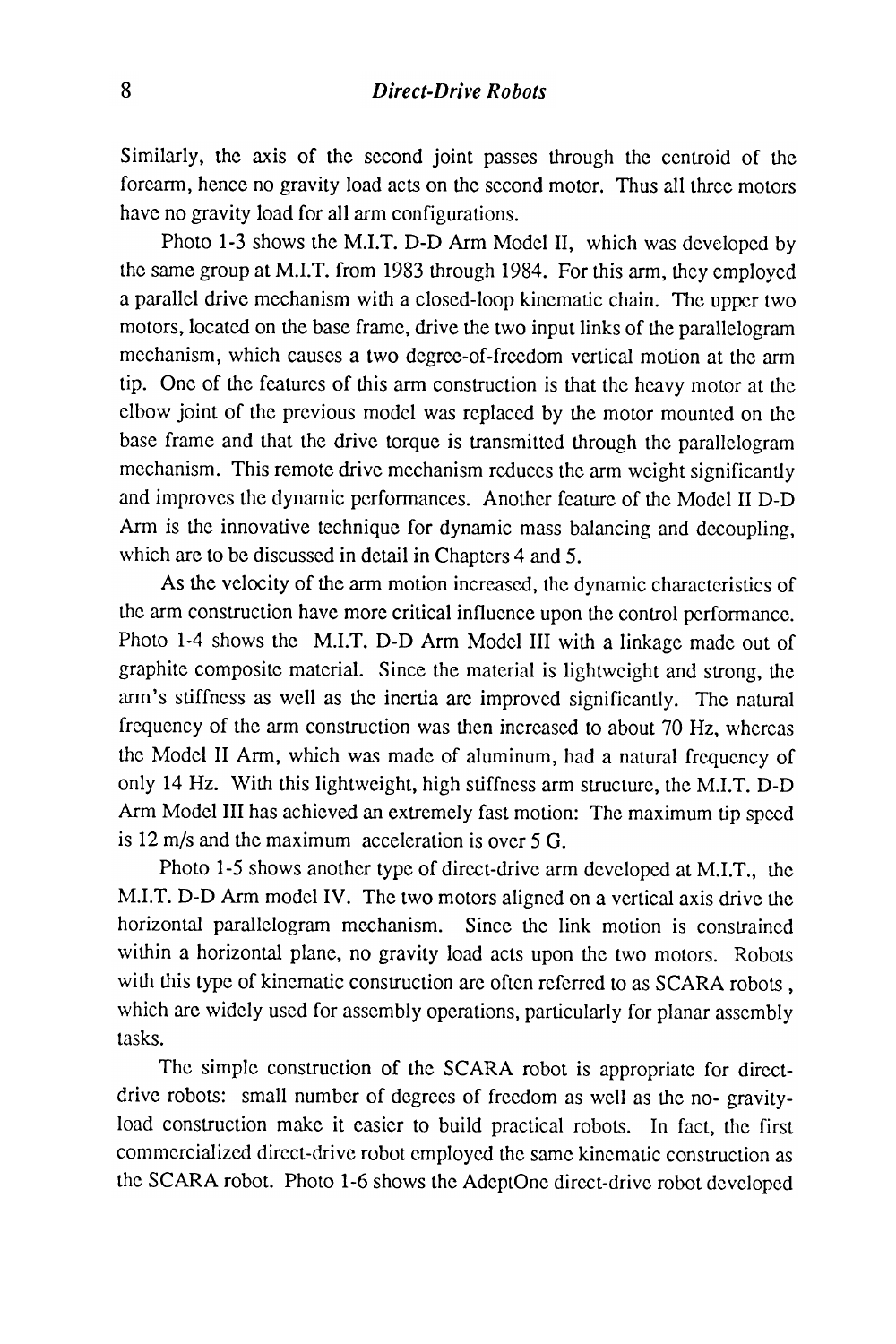## Chapter 1 9



| degrees of freedom 3 |                                |
|----------------------|--------------------------------|
| material             | Aluminum                       |
| special features     | gravity balanced, serial drive |

Photo 1-2: The M.I.T. Direct-Drive Arm Model I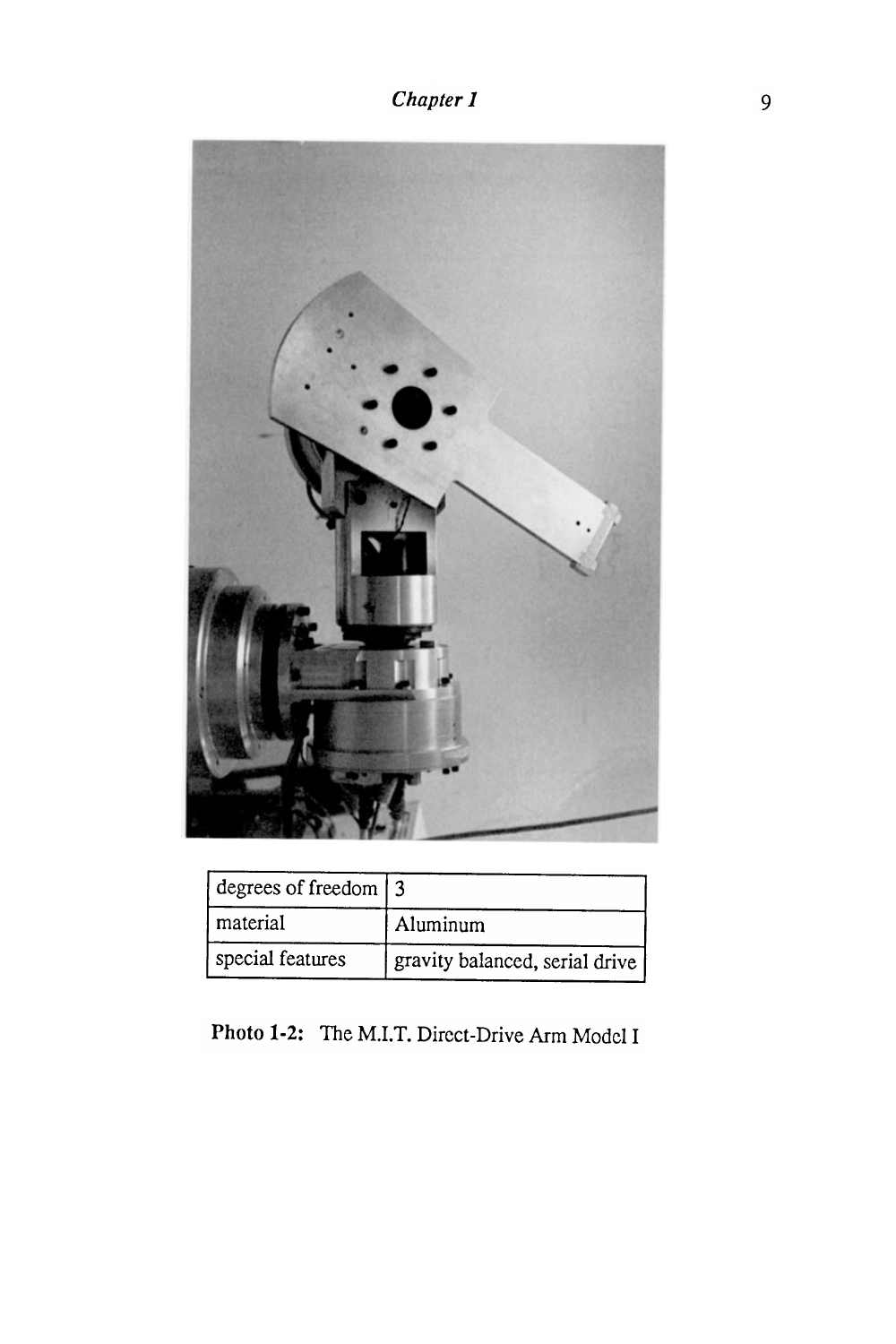

| $\vert$ degrees of freedom $\vert$ 3 |                                                                          |
|--------------------------------------|--------------------------------------------------------------------------|
| material                             | <b>Aluminum</b>                                                          |
| special features                     | decoupled dynamics, parallel drive with a five-bar-link $ $<br>mechanism |

Photo 1-3: The M.I.T. Direct-Drive robot Model II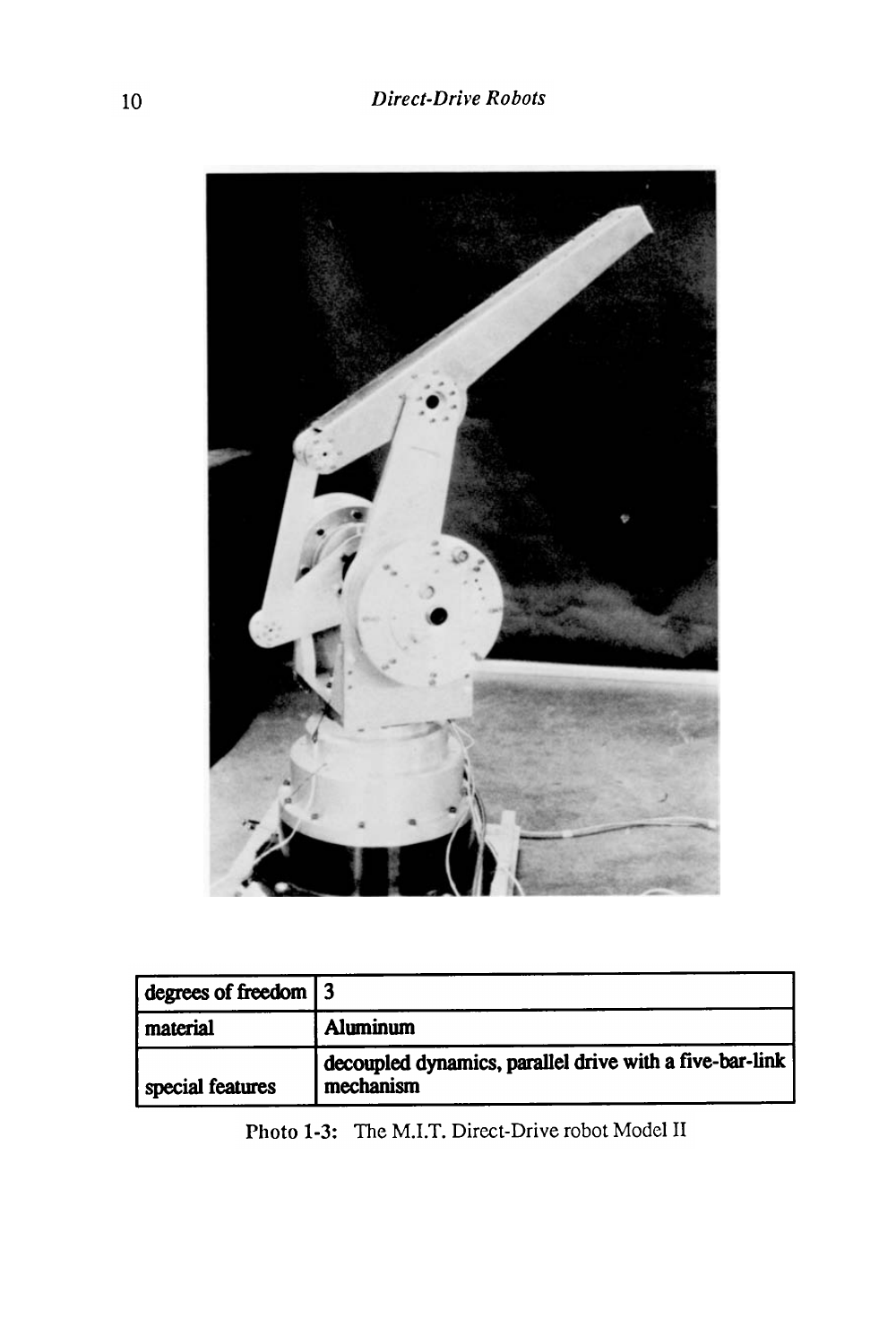

| degrees of freedom $\mid$ 3 |                                                                     |
|-----------------------------|---------------------------------------------------------------------|
| material                    | <b>Graphite Composite</b>                                           |
| special features            | decoupled dynamics, parallel<br>drive with a six-bar-link mechanism |
| application                 | laser cutting                                                       |

Photo 1-4: The M.I.T. Direct-Drive robot Model III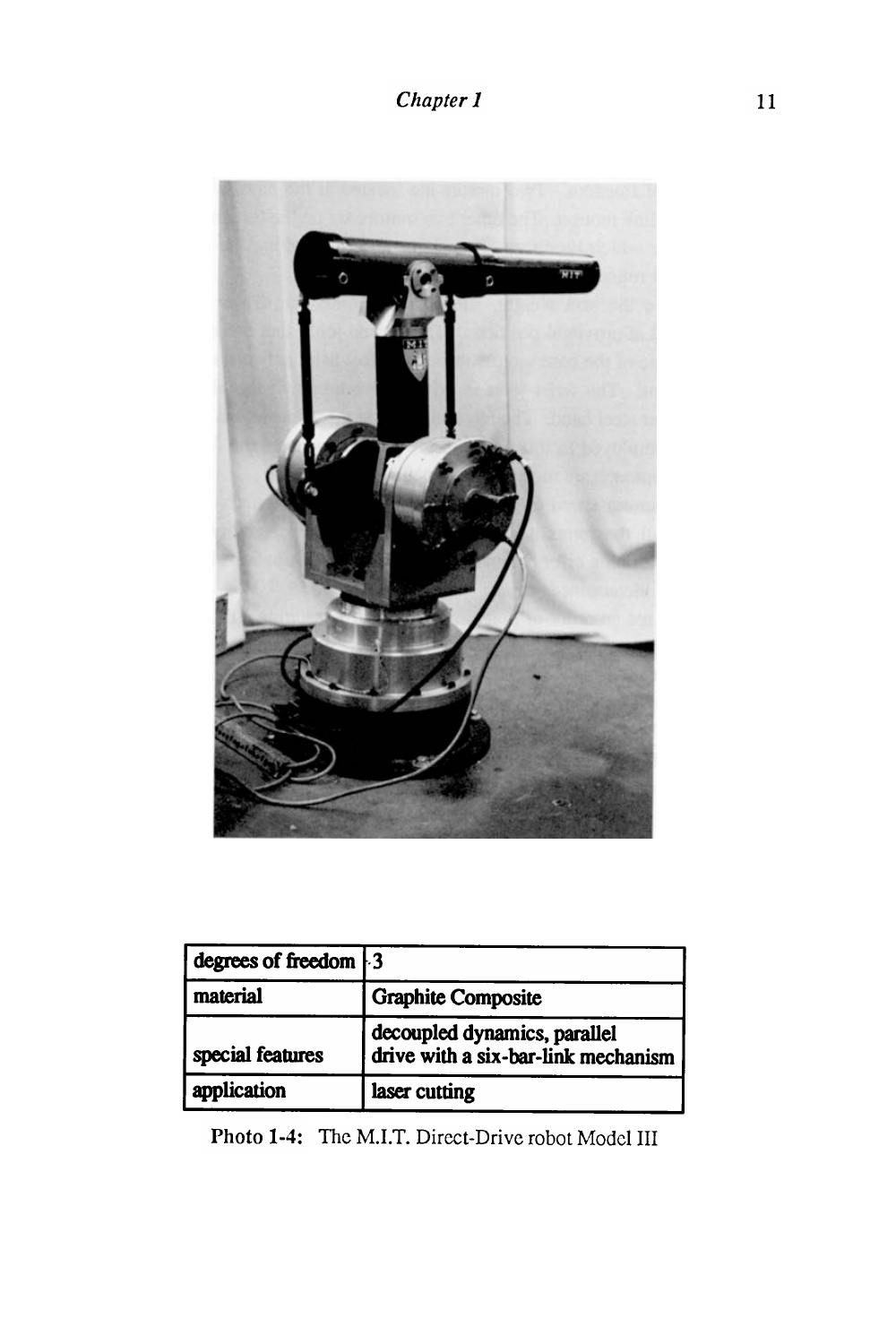by ADEPT Technology Inc., at Sunnyvale, California , in 1983. The arm has four degrees of freedom. Two motors are located at the base, which produce the horizontal link motion. The other two motors are on the forearm: one drives the lead screw which produces a translational motion along the vertical axis, while the other rotates the gripper about the vertical axis.

To reduce the arm weight, some of the joints are driven remotely by motors located at proximal positions. The second joint, that is the elbow joint, is driven by onc of the base motors through a stcel band bctwcen the motor and the elbow joint. The wrist joint is driven by a motor at the elbow position through another steel band. Though transmission mechanisms are uscd, no gcar rcducers are employed in this arm design. In consequence, thc featurcs of the direct-drive approach are mostly maintained.

The maximum speed of the arm is 9 m/s, which is defined to be the tip speed when all the joints are at slew speed. The repeatability, that is, the maximum positioning error when reaching the same destination along the same<br>trained vs. determined to be  $+0.001$  inch or  $+0.0254$  mm. Both trajectory, is determined to be  $\pm 0.001$  inch or  $\pm 0.0254$  mm. specifications are an ordcr-of-magnitude better than traditional robots with gear reducers.

The motors used for the AdeptOne direct-drive robot are specially designed high torque motors produced by Motornetics Inc. in Santa Rosa, California . As dcscribed in dctail in thc following chaptcr, thc motor is a 3-phase variablc reluctance motor having many tceth at the rotor . Thc motor produces a large torque with small power consumption, when rotating at low spccds.

Photo 1-7 shows another direct-drive robot commercialized by the Matsushita Electric Industrial Co., Ltd., Osaka, Japan. The robot has the same kinematic construction as that of the M.I.T. Arm Model IV, namely the horizontal parallelogram mechanism. The arm length is about 60 cm, a little smaller than the AdeptOne robot. The motors used for the Matsushita robot are brushless torque motors with Samarium -Cobalt magncts . Onc of thc features of the Matsushita robot is that the motor, when incorporated with a high performance drive amplifier, has an excellent linearity, while producing a large torque with a small torque ripple. This allows us to improve the control accuracy not only positioning control but also for the torque control. One can also change the endpoint compliancc in a widc range; it can bc extrcmcly soft or hard by simply changing the gains of thc drive systcm.

Another feature of the Matsushita robot is its high accuracy. Prccision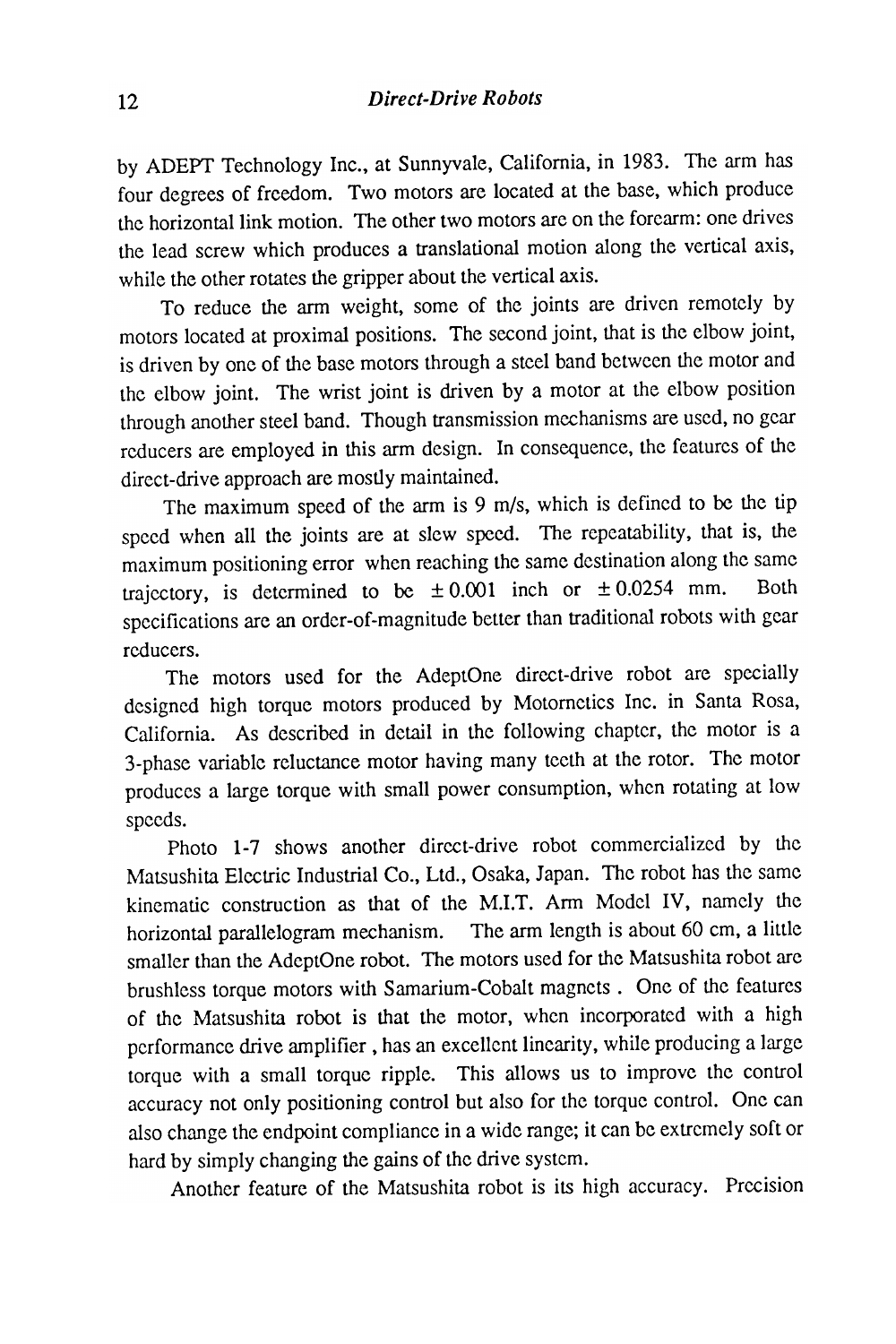

| degrees of freedom 2 |                                                                                    |
|----------------------|------------------------------------------------------------------------------------|
| material             | <b>Aluminum</b>                                                                    |
| special features     | decoupled and invariant dynamics,<br>parallel drive with a five-bar-link mechanism |
| application          | assembly                                                                           |

Photo 1-5: The M.I.T. Direct-Drive robot Model IV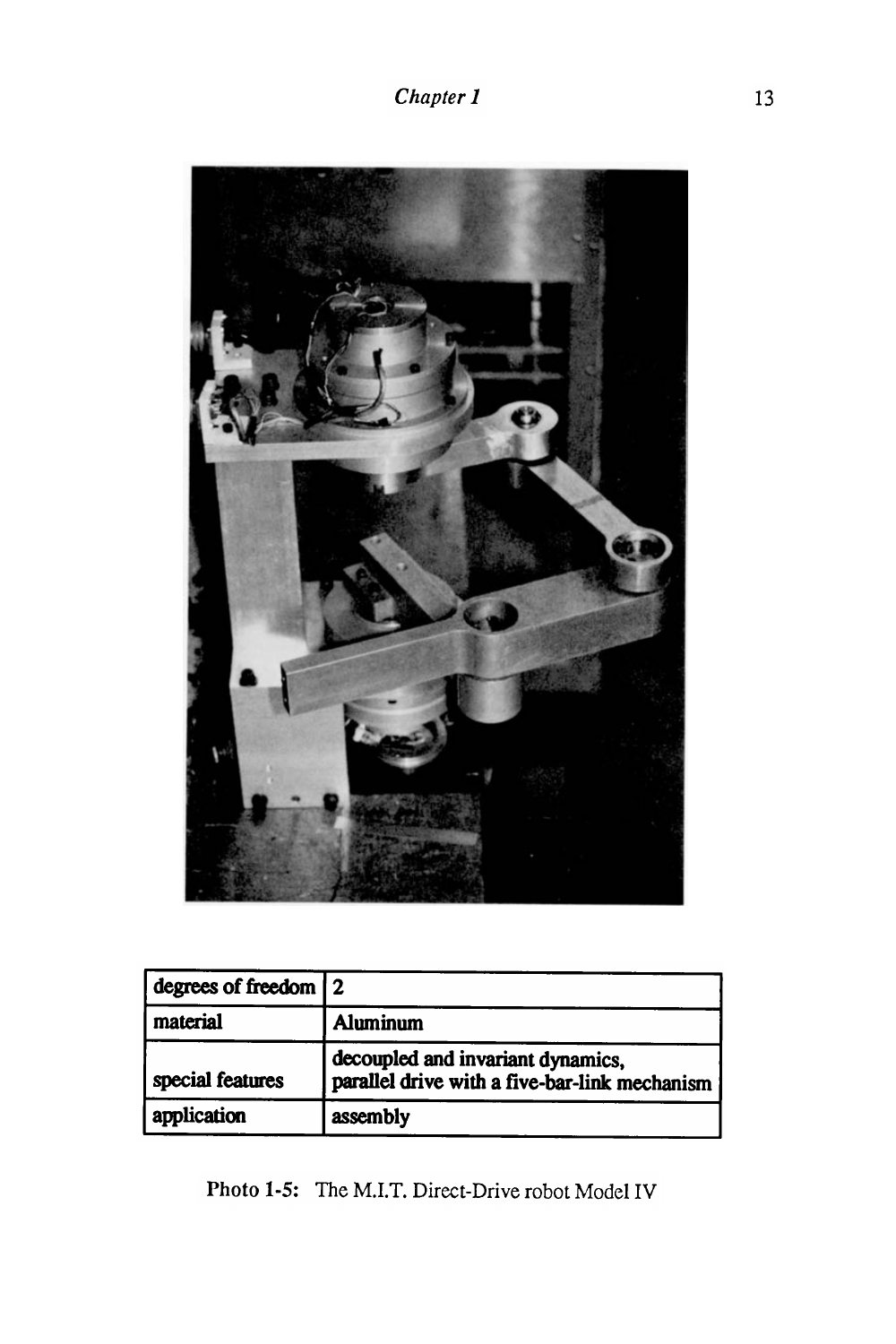

Photo 1-6: AdeptOne direct-drive robot (Courtesy of Adept Technology, Inc.)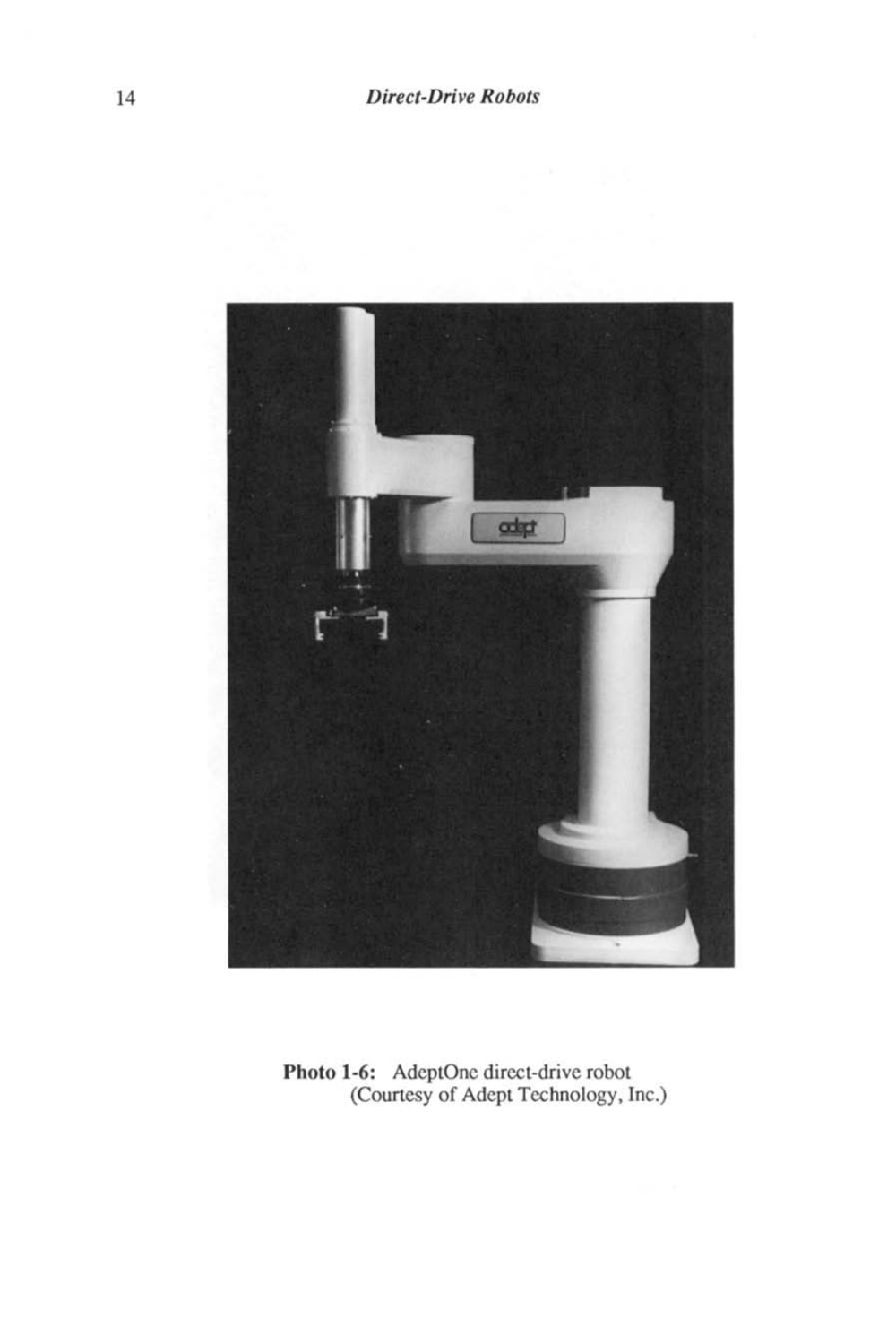

Photo 1-7: The Matsushita Direct-Drive Robot for high speed assembly, Pana Robo HDD-1. (Courtesy of Matsushita Industrial Co., Ltd.)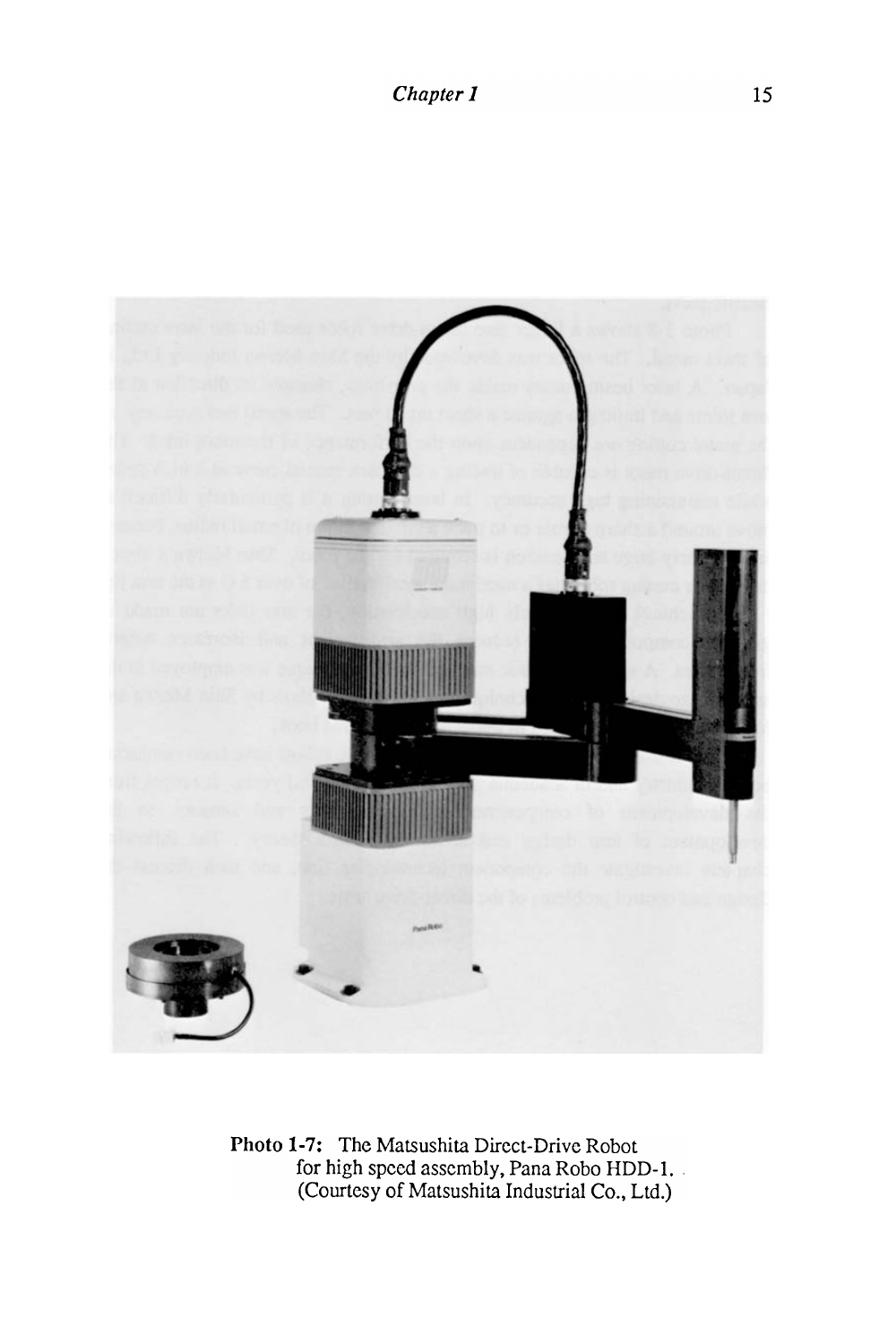position sensors were specially developed for the direct-drive robots. The sensor is a laser interferometer type encoder, having a high resolution . With this encoder and the motor drive system, the repeatability of the Matsushita robot is less than  $\pm$  0.010 mm or  $\pm$  0.0004 inch. This will meet increasing needs for high accuracy operations, particulary in precision assemblies of electric parts.

Photo 1-8 shows a larger size direct-drive robot used for the laser cutting of sheet metal. The robot was developed by the Shin Meiwa Industry Ltd., in Japan. A laser beam passes inside the arm links, changes its direction at the arm joints and impinges against a sheet metal part. The speed and accuracy of the metal cutting are dependent upon the performance of the robot used. The direct-drive robot is capable of tracing a complex spacial curve at a high speed while maintaining high accuracy. In laser cutting it is particularly difficult to move around a sharp comcr or to tracc a circular curve of small radius, bccause an extrcmcly large acccicration is rcquircd for the robot. Shin Mciwa's dircctdrive lascr cutting robot has a maximum accelcration of over 5 G at thc arm tip.

To achicve the extremely high acccicration, the arm links arc madc of graphite composite, which rcduces the arm weight and increascs natural frcqucncics. A spccial dynamic mass balancing tcchnique was cmploycd in thc arm linkage design. Thcse tcchniques uscd for both robots by Shin Mciwa and Matsushita will be discusscd in dctail in Part II of the book.

Thus research and development of direct-drive robots have bccn conducted both in industry and in acadcmia during the past scveral ycars. It rangcs from thc devclopment of componcnts, such as motors and scnsors, to the development of arm design and necessary control theory. The following chaptcrs investigate the componcnt technologics first, and thcn discuss thc dcsign and control problems of the direct-drive arms.